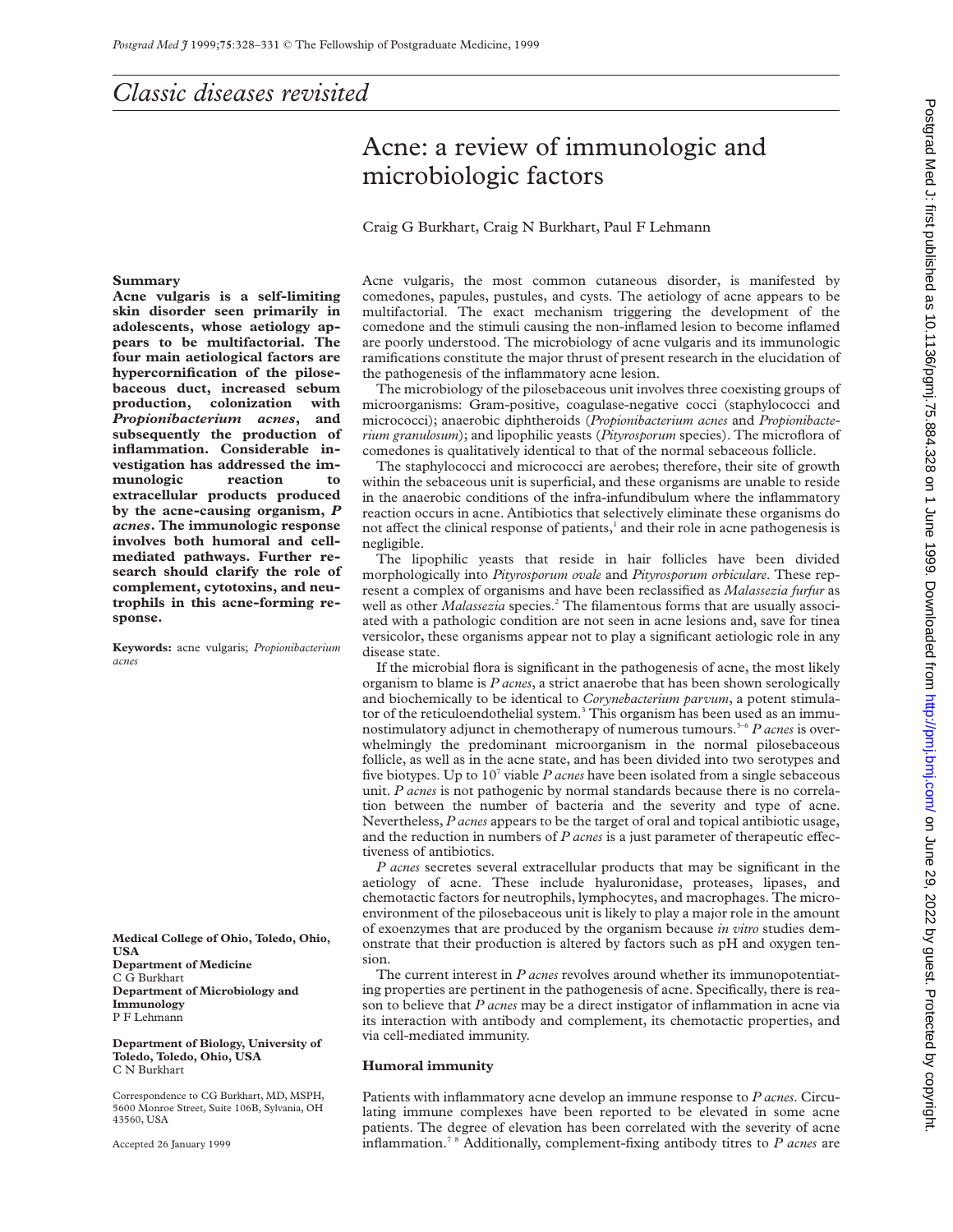elevated, and the titres parallel the severity of the inflammation. <sup>9</sup> In minimal acne, these antibody titres are rarely greater than the levels found for most adults. The antibodies to *P acnes* have not been characterised fully, although they are reported to be largely of the IgG class. Total IgG levels are slightly increased in some patients with severe acne, which may reflect an enhanced B-cell activity,<sup>10</sup> although they may be lower than normal in others.<sup>11</sup> Titres of IgG3 have been demonstrated to be higher in severe cases.12 13 We have shown the dominant antigen to be in the soluble extract of *P acnes* and to have a carbohydrate  $component.<sup>14</sup>$ 

The elevated antibody response to *P acnes* appears to be specific because antibody titres for *Staphylococcus epidermidis* are not raised in acne. At least four major antigenic components have been detected on analysis of the extracellular supernatant fluid from dialysed *P acnes* cultures.<sup>15</sup> Variations in the antigenic composition of *P acnes* may account for some of the differences in antibody patterns that are seen in individuals.

Immunofluorescence studies have revealed *P acnes* antigens in the dermis surrounding the pilosebaceous units in acne patients. In contrast, the antigens are confined totally within the follicular walls in normal skin.<sup>16</sup>

## **Cell-mediated immunity**

Cell-mediated immunity could contribute to the development of inflammation in acne; however, this role is far from having been proven. Skin tests, made with common recall antigens such as trichophytin, mumps, or purified protein derivative, have demonstrated that patients with severe acne may have a depressed or absent reactivity.<sup>17</sup> In addition, sensitisation to dinitrochlorobenzene may not occur.<sup>17</sup> Such deficiencies are not matched by defects in mitogeninduced lymphocyte blastogenesis *in vitro* where the responses of patients' lymphocytes to phytohaemagglutinin occur at normal levels.17–19 However, acne patients have a depressed number of E-rosette-forming cells, indicating that some form of T-cell deficiency may be present.<sup>11</sup>

Specific responses to antigens prepared from *P acnes* have been studied. Various types of skin test responses are reported, including both the classic immediate-type and delayed-type hypersensitivity reactions, as well as ill-defined erythematous reaction that disappears before 48 hours postinjection.<sup>20</sup> The latter may be caused by the inflammation brought about from the activation of complement by antibody–antigen complexes or by materials in the antigen preparation.

The type of skin test response shown by acne patients appears to depend, at least in part, on the nature of the antigen preparation, the dosage used for the skin test, and possibly on the isolate of *P acnes* from which the antigen is prepared. Thus, Puhvel *et al*<sup>20</sup> reported immediate hypersensitivity reactions as being characteristic of acne patients who had been skin-tested with *P acnes* antigen prepared from disrupted cells or from a dialyzed culture filtrate. Less than half of their patients developed a delayed reaction that remained visible at 48 hours. In contrast, Kersey *et al*<sup>21</sup> used heat-killed *P acnes* as antigen and reported strong delayed responses in the patients, the strongest response being found for the most severe acne cases. It is a distinct possibility that the strong immediate skin test response reported by Puhvel *et al*<sup>20</sup>prevented subsequent development of a delayed response, a phenomenon that was described over 40 years ago for the trichophytin skin test.

Although the results from specific skin tests are still somewhat confusing, it is generally accepted that the *in vitro* tests for lymphocyte transformation and for production of the lymphokine leukocyte migration inhibitory factor show that acne patients' lymphocytes develop a hyperreactivity to *P acnes* antigens.<sup>19 22</sup> Thus, the stage is set for a contribution by cell-mediated immune responses to the inflammation in acne.

## **Complement activation**

The activation of complement leads to the release of inflammatory mediators, causing mast cell degranulation, leukocyte chemotaxis, and lysosomal enzyme release. Both comedonal contents and *P acnes* have been shown to activate complement via both the classic and the alternate pathways. $22$ 

Immunofluorescence of skin specimens from acne patients have revealed the presence of C3 deposits in the dermal vessel walls.<sup>24</sup> On occasion, immunoglobulins are seen in addition to complement, and this provides suggestive evidence of the formation of immune complexes around the acne lesion. Thus, complement fixation may play a major role in inducing the inflammation seen in the acne lesion.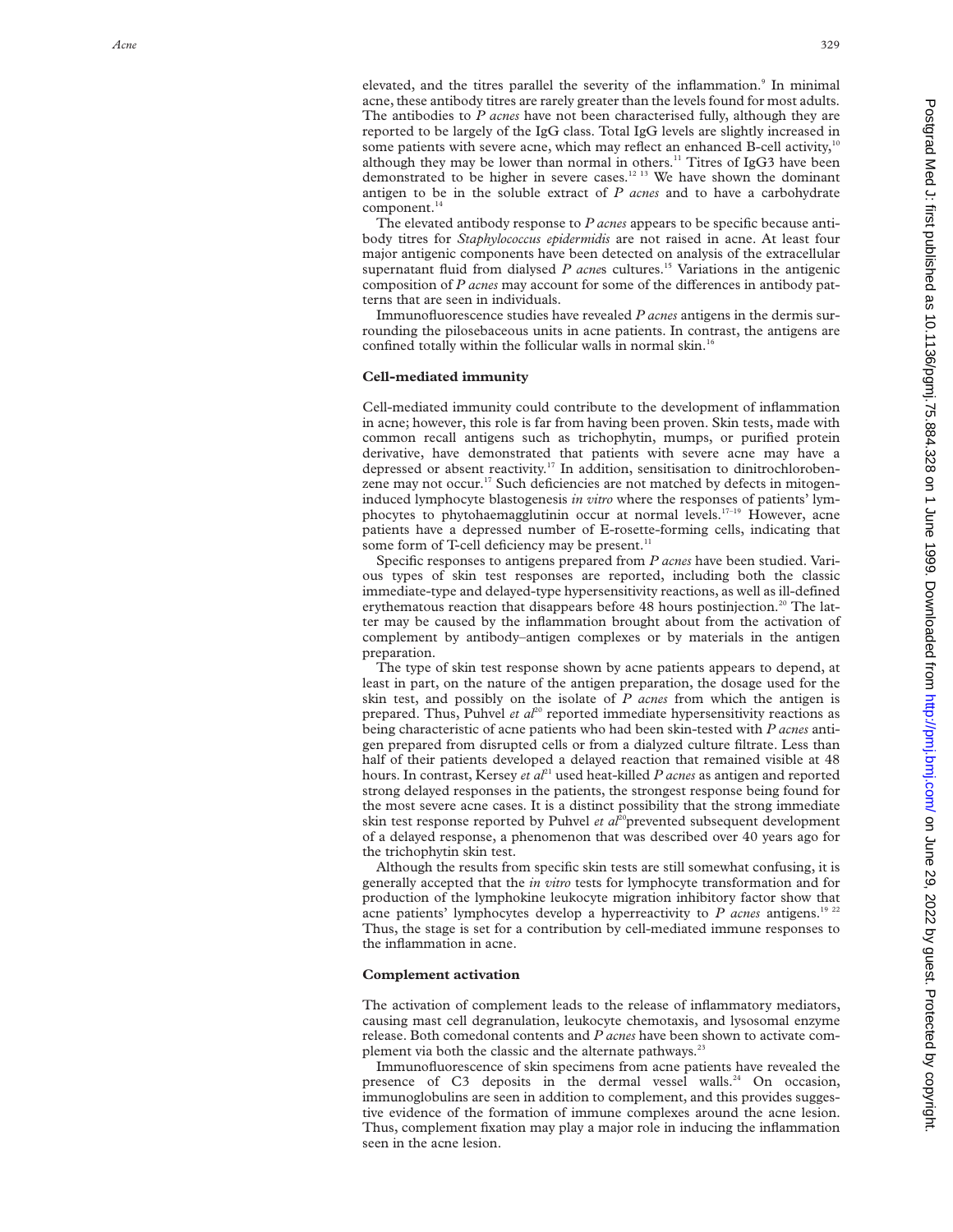### **Cytotoxins and neutrophil function**

Early acne lesions reveal polymorphonuclear leukocytes accumulating at the periphery of pilosebaceous units and later migrating within the hair follicle. The production of cytotoxins, which stimulate chemotactic activity independently of complement, has been investigated in acne. Materials produced by *P acnes* and by other comedonal bacteria grown *in vitro* can stimulate neutrophil chemotaxis.25 The fraction of *P acnes* with chemotactic activity appears to consist of predominantly low molecular weight material.<sup>26</sup> The lipid-containing fraction extracted from comedones can induce neutrophil chemotaxis.<sup>2</sup> However, crude comedonal extracts are reported to be toxic for neutrophils, with the free fatty acids appearing to be responsible for the cytotoxicity.<sup>28</sup> The crude comedonal extract is, however, a chemoattractant for monocytes, even though toxicity is reported.<sup>28</sup> Thus, the importance of cytotoxin production for acne lesion formation is unclear at present. Indeed, the activation of complement by both comedonal material and *P acnes* may be of greater importance for inducing neutrophil chemotaxis in acne.

There have been relatively few studies on neutrophil function in acne patients. Enhanced chemotactic and random migratory activities have been reported by some,<sup>29</sup> but others find activity at normal levels.<sup>30</sup> In general, phagocytic activities appear normal for bacteria such as *Staphylococcus aureus*.<sup>30</sup> Lee and Shalita<sup>10</sup> have indicated that some patients with severe acne have a marked depression in their neutrophil chemotaxis, while in other patients chemotaxis is increased. In this latter group, they reported finding a defect in phagocytosis that was specific for *P acnes*. Further research should clarify the role of abnormal neutrophil functions in the pathogenesis of acne.

#### **Treatment considerations**

Acne therapy must address the aetiological factors involved in acne pathogenesis. These treatment considerations include correcting the altered pattern of follicular keratinization, reducing sebaceous gland production, diminishing the *P acnes* population in the follicle and inhibiting its production of extracellular inflammatory products, and producing an anti-inflammatory effect.

Coexistent with the immune theories of the pathogenesis of acne, there have been several modes of therapy applied to patients with severe acne. Possibly because of the presence of isotretinoin or the venerable microcomedonal theory of acne, few clinical trials have materialised since the early 1980s.

Intralesional and oral steroids are occasionally used to reduce inflammation in severe cases of acne. Cimetidine, which affects cell-mediated immunity as well as being anti-androgenic, has had conflicting results as to its therapeutic efficacy.<sup>3</sup> Levamisole restored the impaired T-cell function in acne patients as well as bringing about some clinical improvement.<sup>11</sup> A polyvalent  $\hat{P}$  acnes vaccine has been reported to have had modest success,<sup>32</sup> as has transfer factor.<sup>33</sup> Finally, it has been suggested that tetracycline, which becomes concentrated in inflamed lesions and has been the mainstay of acne treatment for two decades, could act by inhibiting neutrophil chemotaxis rather than its antibacterial actions.<sup>29</sup>

*P acnes* plays a central role in acne pathogenesis. Not only does this anaerobic bacterium produce lipases, proteases, and other extracellular enzymes, it also secretes chemotactic factors attracting polymorphonuclear leukocytes, lymphocytes, and macrophages. The inflammatory response initiated by these extracellular products stimulates the classical and alternative complement pathways and other immune respones. Thus, *P acnes* directly contributes to the existence of acne via its effects on humoral and cell-medicated immunity, complement activation, and cytotoxin production. Further studies on the immunological factors involved in acne pathogenesis are warranted.

- 1 Plewig G, Kligman AM. *Acne*. New York, Springer-Verlag, 1975; pp 38–41. 2 Gueho E, Boekhout T, Ashbee HR, Guillot J,
- Van Belkum A, Faergemann J. The role of *Malassezia* species in the ecology of human skin and as pathogens. *Med Mycol* 1998;**36**(suppl  $1) \cdot 220 - 9$
- 3 Adlam C, Scott MT. Lymphoreticular stimulatory properties of *Corynebacterium parvum* and
- related bacteria. *J Med Microbiol* 1973;**6**:261–5. 4 Senaldi G, Yin S, Shaklee CL, Piguet P, Mak TW, Ulich TR. *Cornyebacterium parvum* and *Mycobacterium bovis* Bacillus Calmette-Guerininduced granuloma formation is inhibited in TNF Receptor I Knockout Mice and by treatment with soluble TNF-RI. *J Immunol* 1996;**157**:5022–6.
- 5 Herberman RB. Natural killer cells and their possible roles in resistance against disease. *Clin Immunol Rev* 1981;**1**:1–14.
- 6 Cantrell JL, Wheat RW. Antitumor activity and lymphoreticular stimulation properties of fractions isolated from *Corynebacterium parvum*. *Cancer Res* 1979;**39**:3554–5.
- 7 Woolfson H. Acne fulminans with circulating immune complexes and leukaemoid reaction treated with steroids and azathioprine. *Clin Exp Dermatol* 1987;**12**:463–6.
- 8 Kellett JK, Beck MH, Chalmers RJ. Erythema nodosum and circulating immune complexes in acne fulminans after treatment with isotretinoin [letter]. *BMJ* 1985;**290**:820.
- 9 Puhvel SM, Hoffman K, Sternberg TH. Coryne*bacterium acnes*. Presence of complement fixing

antibodies to *Corynebacterium acnes* in the sera of patients with acne vulgaris. *Arch Dermatol* 1966;**93**:364–8.

- 10 Lee WI, Shalita AR. Leukocyte abnormalities in acne conglobata. *J Invest Dermatol* 1980;**74**: 258–62.
- 11 DeCree J, DeCock W, Verhaegen H. Levamisole treatment of inflammatory acne. Restoration of impaired T-cell function accompanied by clearance of the lesions. *Biomedicine* 1979;**31**:95–8.
- 12 Holland DB, Ingham E, Gowland G, Cunliffe WJ. IgG subclasses in acne vulgaris. *Br J Dermatol* 1986;**114**:349–51.
- 13 Ashbee HR, Muir SR, Cunliffe WJ, Ingham E. IgG subclasses specific to *Staphylococcus epidermidis* and *Propionibacterium acnes* in patients with acne vulgaris. *Br J Dermatol* 1997;**136**;730–3.